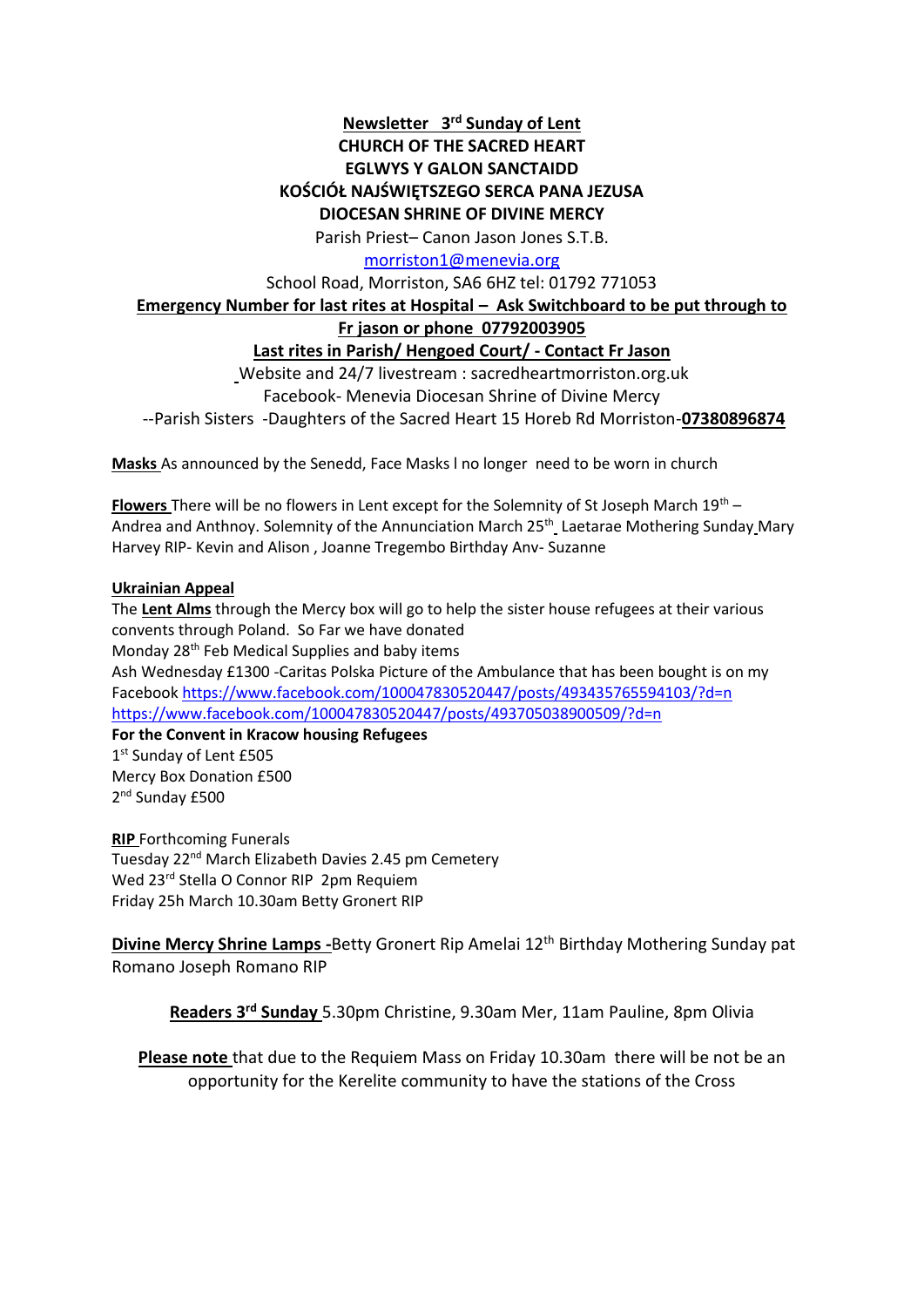### **3rd Sunday of Lent**

5.30pm John Jones RIP 9.30am Niko Anv 11am Buendia Family 1pm Pro Pop Confirmation Class 4.30pm 8pm NDL 1, Bp Regan – Mario Ruscito  $2<sup>nd</sup>$  Anv Family

### **Mon 21st March**

Holy Mass 9.30am NDl 2 Chaplet at Hospital Lectio Divina at Convent

**Tue** St Anthony Novena 9.15am Holy Mass 9.30am NDl 3 2.45pm Burial 3.15pm Bishop Vaughan Junior Legion 6.30pm Legion of Mary

**Wed** 2pm Requiem Mass Stella O Connor 6,30pm Stations and Benediction 7.30pm Holy Mass NDL 4

## **Thursday Fr Jason Day Off**

Holy Mass 9.30am NDL 5

### **Friday The Annunciation**

**Act of Consecration of Russia and Ukraine to the Immaculate Heart** 

(.15am The Rosary 9.30am NDL 6 10.30am Requiem Mass Betty Gronert RIP 3pm Hour of Mercy Led by the sisters Adoration continues 6.30 pm Marian Holy Hour in honour of Our Lady of Fatima and the Consecration 7.30pm Holy Mass Int of Martina and Roger Sr Raymond

**Saturday** Holy Communion Class 9.30am 10.15am The Rosary 10.30am Holy Mass NDL 7 11.15am Confessions 4pm Catechism class 7pm Fundraisng Concert parish Hall

#### **Laetarae Sunday Mothering Sunday Blessing of all the ladies of the parish at Mases**

5.30pm Pro Pop 9.30am Diane Price 80<sup>th</sup> Birthday Christine 11am Araceli Buendia RIP 1pm NDL8 Confirmation Class 4.30pm 8pm NDL 9